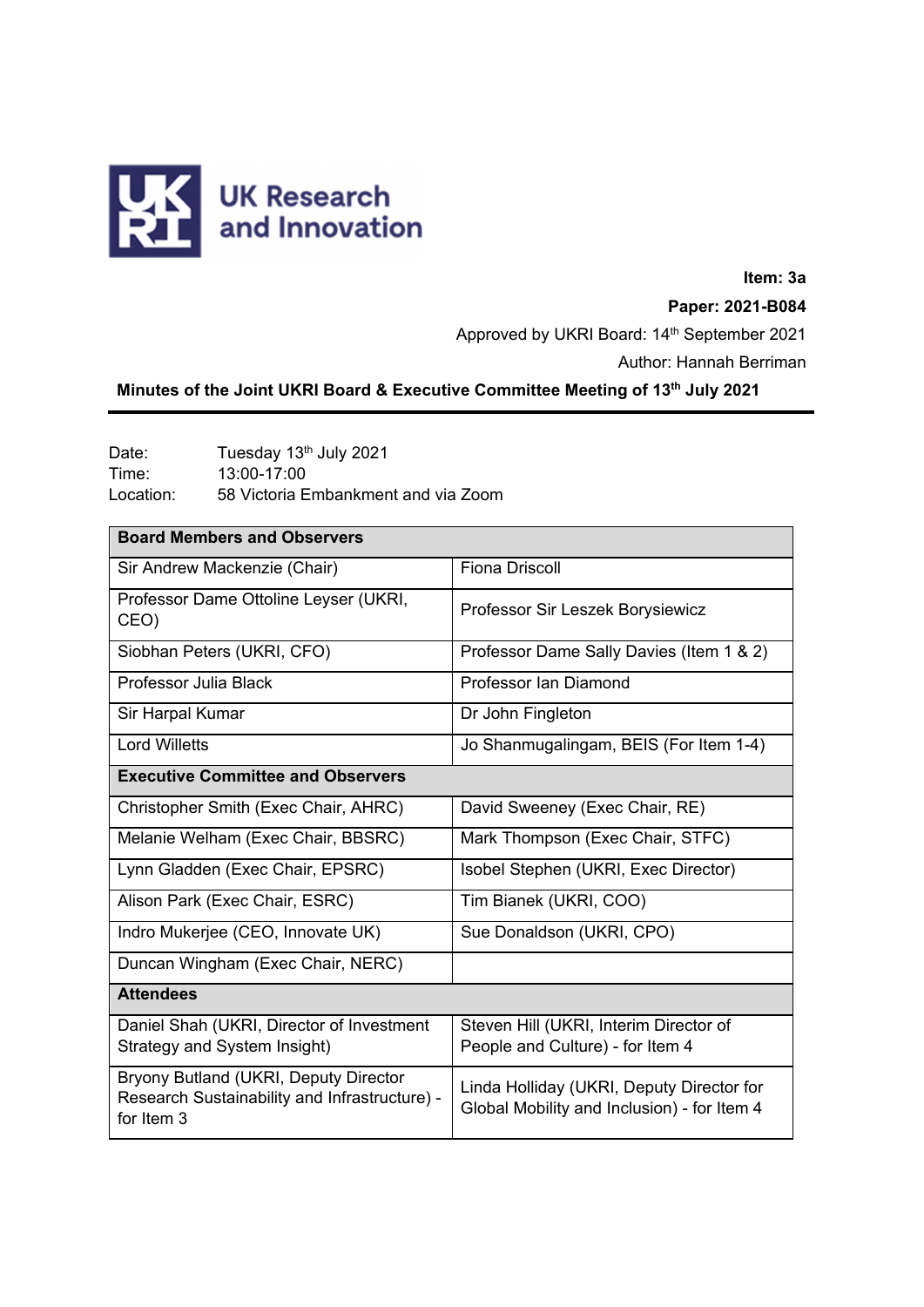| Alasdair Taylor (UKRI, Head of UKRI<br>Research Sustainability Policies) - for Item 3          | Paul Meller (AHRC, Head of Creative Arts<br>and Digital Humanities) - for Item 5 |
|------------------------------------------------------------------------------------------------|----------------------------------------------------------------------------------|
| Helen Cross (UKRI, Head of Research<br>Sustainability, Engagement and Place) - for<br>Item $3$ | Andrew Chitty (UKRI, Challenge Director) -<br>for Item 5                         |
| Max Hastings (UKRI, Strategy Lead for<br>Research Sustainability & Engagement) -<br>for Item 3 |                                                                                  |
| <b>Secretariat</b>                                                                             |                                                                                  |
| Hannah Berriman                                                                                | <b>Tim Russell</b>                                                               |
| <b>Zena Davis</b>                                                                              | Samantha Richardson                                                              |
| <b>Apologies</b>                                                                               |                                                                                  |
| Lord John Browne                                                                               | Fiona Watt (Exec Chair, MRC)                                                     |
| Alexandra Jones, BEIS                                                                          | Katrina Nevin-Ridley (UKRI, Comms)                                               |

# **1. Welcome and Introductions**

1.1. Sir Andrew Mackenzie introduced himself to Board and Executive Committee members and welcomed them to his first meeting.

## **2. Introduction to the new Board Chair and roundtable of introductions**

2.1. Executive Chairs of the Research Councils, Research England and Innovate UK introduced themselves to Andrew and provided a brief overview of their Councils and key priorities.

## **3. Research System Sustainability**

- 3.1. Isobel Stephen provided an update on the progress to date on establishing a programme of work to examine the financial sustainability of the research system, in particular looking at how incentives work and where there are vulnerabilities in the system.
- 3.2. Bryony Butland updated the Board with the provisional analysis of the latest data from HESA and TRAC; highlighting that this will need to be interrogated further. Bryony highlighted the close relationship UKRI has with the Office for Students and noted that while much of the data is initially England only, the team are working closely with the devolved funders.
- 3.1. Bryony noted that the team are looking into Full Economic Costs (FEC) and how that is functioning within the system, highlighting the variation on FEC across different funders. The Board noted that there was an opportunity to link this programme of work with the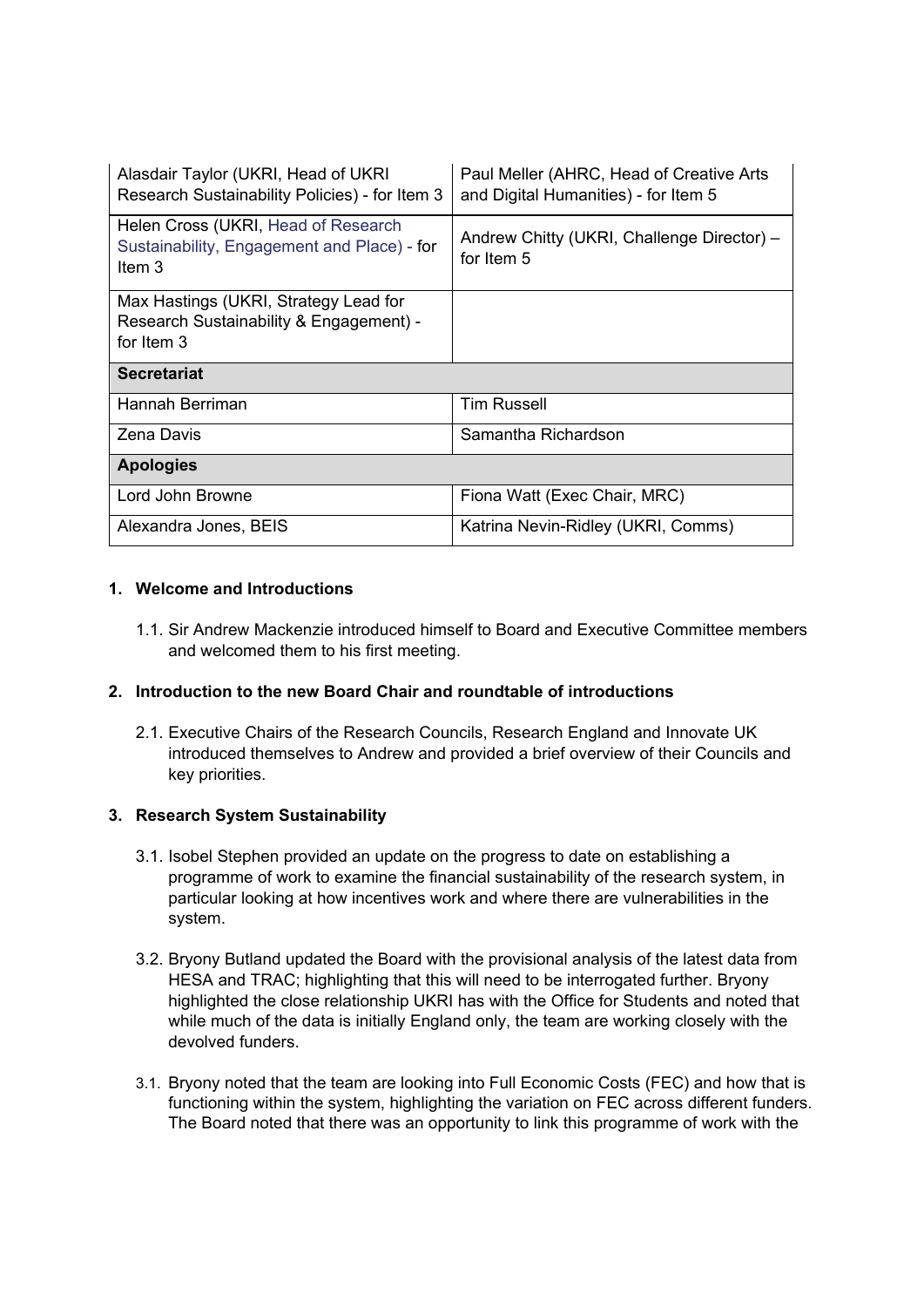Research Excellent Framework (REF) reform, noting the relationship between QR funding and FEC.

- 3.2. The Board asked how the UK's approach compared to international competitors and agreed it is important to improve understanding of additional costs of research over and above the direct costs. Ottoline highlighted the complicated landscape within the UK due to the dual support system, which can make comparisons difficult.
- 3.3. The Board highlighted the importance of UKRI's convening power in bringing together comprehensive data, good international comparisons and progressive solutions to the issue with sustainability. The Board noted this was a very challenging landscape and agreed with the priorities outlined by Bryony. The Board requested a comprehensive set of options to come back to Board for discussion once the work has been completed.

**ACTION:** Bryony Butland to provide progress update to the Board in November 2021 and options for interventions to support sustainability within the research system in Spring 22.

#### **4. People and Culture Strategy**

- 4.1. Ottoline Leyser provided an update on the drafting of the BEIS People and Culture Strategy and how it aligns with UKRI ambitions and its onward implementation. All noted that the strategy is due to be published ahead of the House of Commons recess on 22 July 2021.
- 4.2. The Board noted the progress on supporting the development of the strategy with BEIS colleagues and highlighted the importance of ensuring interventions were ambitious and addressed key challenges that career pathways and incentives can lead to.
- 4.3. The Board encouraged ensuring that the Strategy is broad enough to include support for;
	- mid-career researchers as well as early career researchers, and
	- technicians and support staff.
- 4.4. The Board noted the Strategy underpinned all of UKRI activity, and implementation of interventions was key. All agreed it was important for UKRI to demonstrate best practice in this area and act as an exemplar to the rest of the research and innovation system.

#### **5. Creative Industries Deep Dive**

5.1. Professor Christopher Smith introduced the Creative Industries Deep Dive, which demonstrates the significance of UKRI's investment and role in convening and catalysing the Creative Industries as a highly successful economic sector. The Deep Dive maps the current UKRI portfolio of Creative Industries engaged projects and activities, highlighting the breadth of interaction with the sector across UKRI and the opportunity for further collaboration and impact.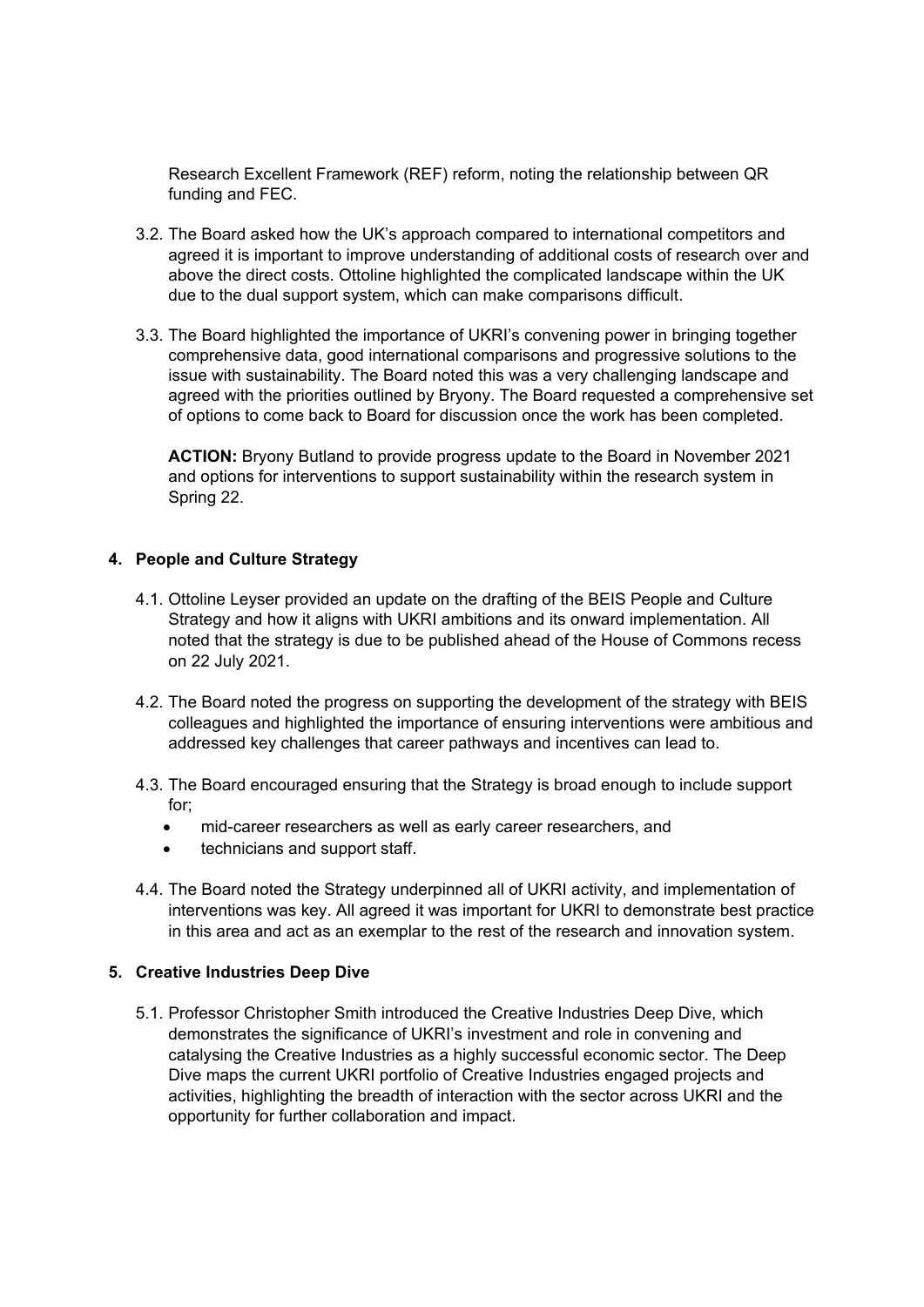5.2. Christopher highlighted the key recommendations that have resulted from the Deep Dive. The Board ratified the Creative Industries Deep Dive and the key recommendations that emerged.

**DECISION:** The UKRI Board ratified the Creative Industries document and the key recommendations.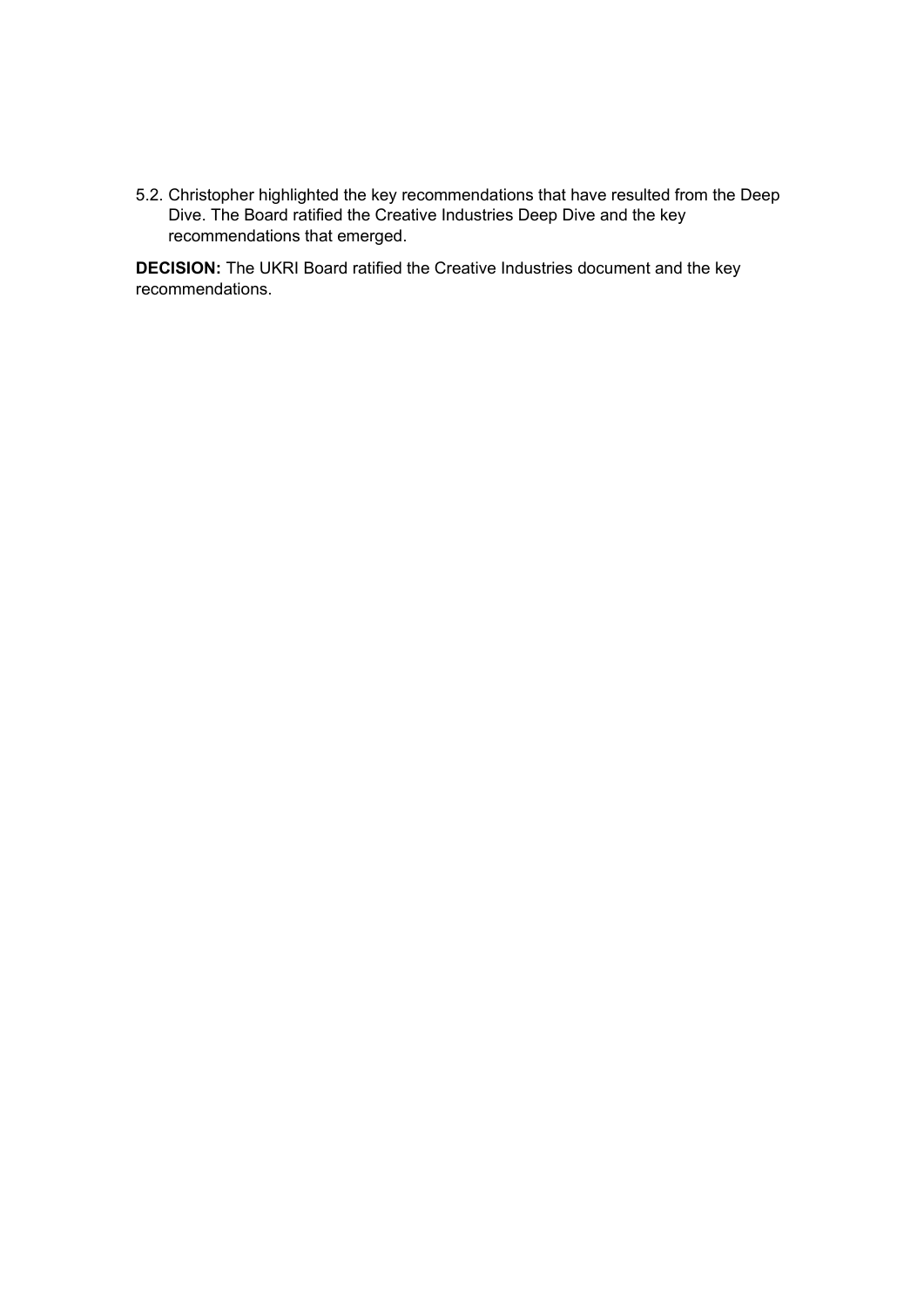# Minutes of the UKRI Board Meeting of 14<sup>th</sup> July 2021

| Date:     | Wednesday 14th July 2021            |
|-----------|-------------------------------------|
| Time:     | $09:30 - 16:00$                     |
| Location: | 58 Victoria Embankment and via Zoom |

| <b>Board Members and Observers</b>                                                                |                                                                                |  |
|---------------------------------------------------------------------------------------------------|--------------------------------------------------------------------------------|--|
| Sir Andrew Mackenzie (Chair)                                                                      | Lord David Willetts - for Item 1-4                                             |  |
| Professor Dame Ottoline Leyser (UKRI,<br>CEO)                                                     | <b>Fiona Driscoll</b>                                                          |  |
| Siobhan Peters (UKRI, CFO)                                                                        | Sir Harpal Kumar                                                               |  |
| Lord John Browne                                                                                  | Professor Sir Ian Diamond                                                      |  |
| Professor Julia Black                                                                             | Dr John Fingleton                                                              |  |
| Professor Sir Leszek Borysiewicz                                                                  |                                                                                |  |
| <b>Attendees</b>                                                                                  |                                                                                |  |
| Isobel Stephen (UKRI, Exec Director of<br>Strategy, Communications, Analysis and<br>Governance)   | Tim Bianek (UKRI, COO)                                                         |  |
| Daniel Shah (UKRI, Director of Investment<br>Strategy and System Insight)                         | Duncan Wingham (Exec Chair, NERC) - for<br>Item $3 & 9$                        |  |
| David Sweeny (Exec Chair, Research<br>England) - for Item 3                                       | Rachel Bruce (UKRI, Head of Open<br>Research) - for Item 3                     |  |
| David Rogers (UKRI, Deputy Director for<br>Investment Strategy) - for Item 6 & 7                  | Tom Crawley (UKRI, Head of Strategy,<br>Balance and Narrative) - for Item 6    |  |
| Grazka Kazmierska (UKRI, Deputy Director<br>of Financial Planning and Analysis) - for<br>Item 6-8 | Ruth Elliot (UKRI, Finance Director) - for<br>Item $6 & 7$                     |  |
| Joel Herzig (UKRI, Head of Council<br>Business Partnering) - for Item 7                           | Paul Gemmill (UKRI, Reforming our<br>Business Programme Director) - for Item 8 |  |
| Anne Sofield (UKRI, Simpler and Better<br>Funding Programme Director) - for Item 9                | Alison Robinson (NERC, Deputy Executive<br>Chair) - for Item 10                |  |
| <b>Secretariat</b>                                                                                |                                                                                |  |
| Hannah Berriman                                                                                   | <b>Tim Russell</b>                                                             |  |
| Zena Davis                                                                                        | Samantha Richardson                                                            |  |
| <b>Apologies</b>                                                                                  |                                                                                |  |
| Professor Dame Sally Davies                                                                       | Sue Donaldson (UKRI, CPO)                                                      |  |
| Katrina Nevin-Ridley (UKRI, Comms)                                                                |                                                                                |  |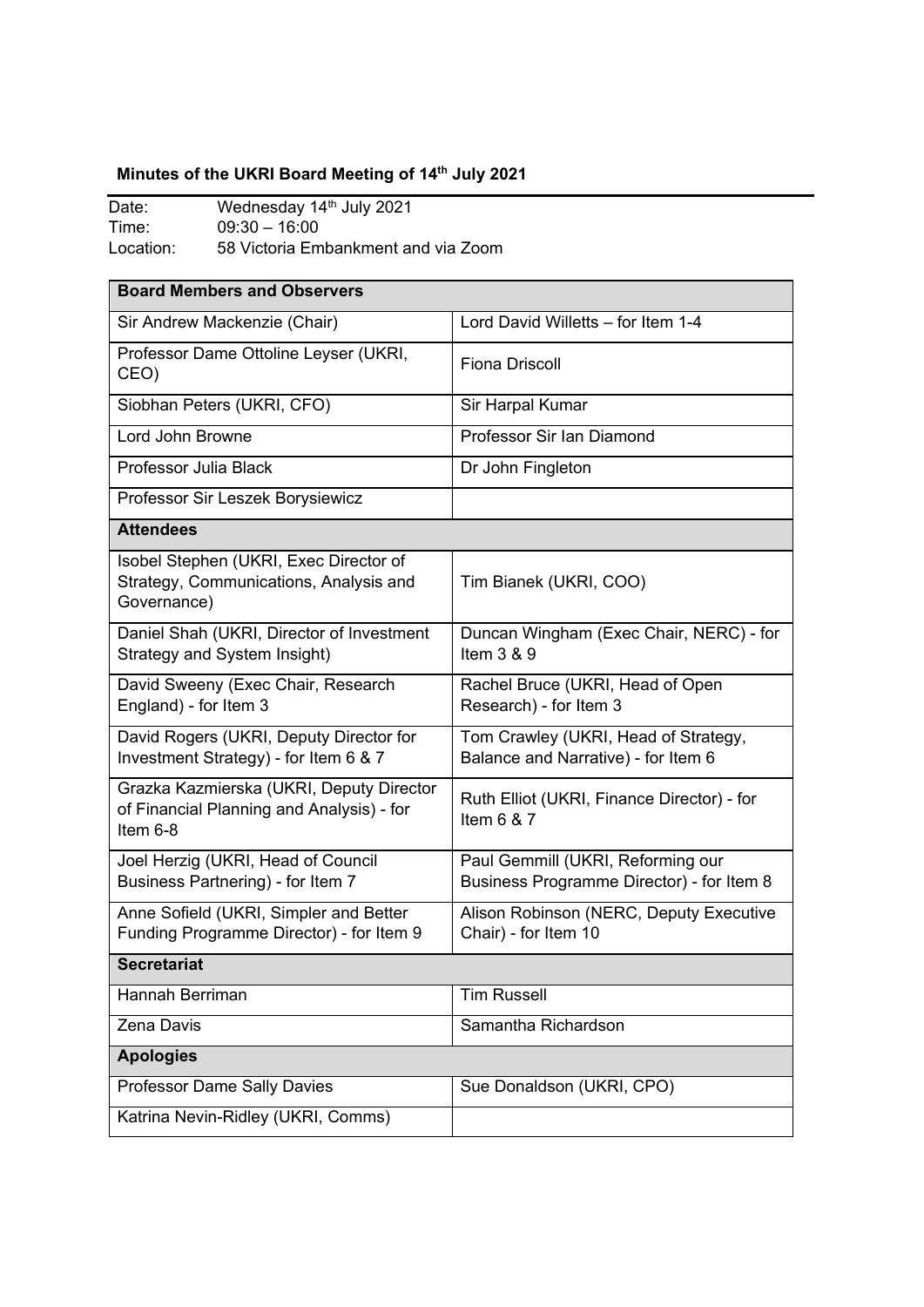#### **1. Welcome and Introductions**

1.1. Andrew Mackenzie welcomed Board members to the meeting.

## **2. a) Minutes of 29th April 2021, b) Minutes of 13th May 2021, c) Action Log and d) Forward Look**

2.1. The Board approved the minutes of  $29<sup>th</sup>$  April 2021 meeting, which was convened to discuss and approve the Spending Review Allocations for 2021-22. The Board approved the minutes for the 13<sup>th</sup> May 2021 meeting.

**DECISION:** The Board approved the minutes for 29<sup>th</sup> April 2021 and 13<sup>th</sup> May 2021.

2.2. The Board noted the action log and forward look. Members requested an item for a future Board on maximising the role of Councils' Councils. All agreed that members should be invited to attend Council meetings to build greater connection across UKRI. Secretariat to circulate a list of dates of upcoming Council meetings to members.

## **3. Announcement of the new UKRI Open Access Policy**

- 3.1. Duncan Wingham introduced the item, noting that at the May 2021 meeting the Board agreed the UKRI Open Access Policy in principle subject to the Board receiving the narrative document explaining the policy choices that followed the public consultation, and assurances that all reasonable steps to minimise any legal risk had been completed.
- 3.2. The Board were asked to formally declare any relevant conflicts;
	- 3.2.1. Julia Black noted the London School of Economics and Political Science has an Open Access publishing platform, and the British Academy has a publishing arm.
	- 3.2.2. Leszek Borysiewicz noted he served on board of Cambridge University Press and has previously served on the Council of Royal Society (although demitted 12 months ago and does not feel conflicted).
	- 3.2.3. David Willetts noted he is Chancellor of University of Leicester and visiting professor at Kings College London
	- 3.2.4. Ottoline Leyser noted she stepped down from all her journal and relevant learned society roles when she took up the position of UKRI CEO.
	- 3.2.5. Ian Diamond noted he has published several population studies.
- 3.3. The Board noted that the UKRI policy aligns with the policy applied by the European Commission to Horizon Europe, and to policies applied to other international influential bodies.
- 3.4. The Board thanked Duncan Wingham, David Sweeney and team for their substantial work in this area. The Board noted the narrative document and legal assurances and formally approved the UKRI Open Access Policy.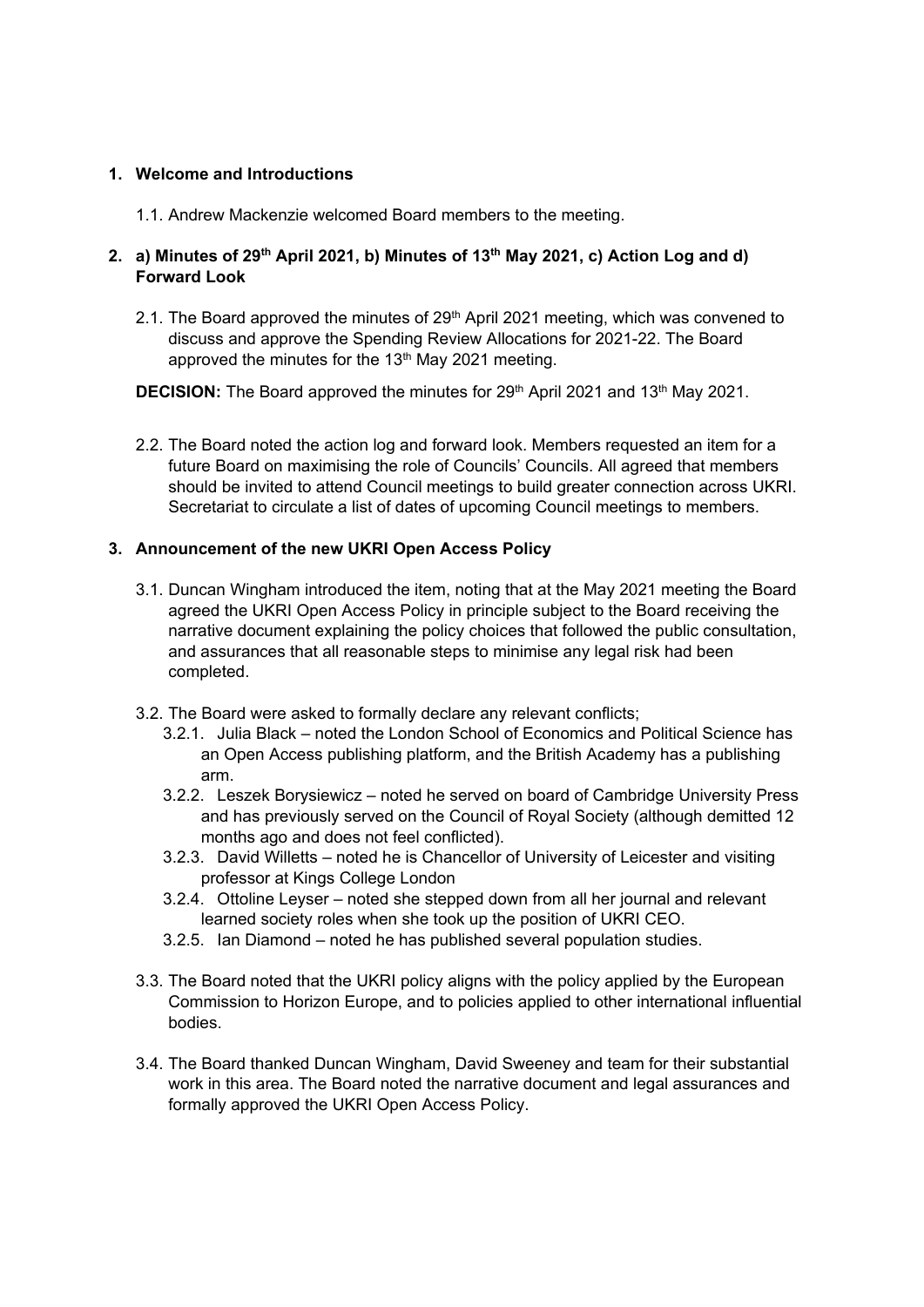**DECISION:** The Board approved the UKRI Open Access Policy.

**DECISION:** The Board agreed there was limited impact on seeking funding from other sources and approved the equality impact assessment.

- 3.5. The Board approved the announcement of the UKRI Open Access Policy.
- 3.6. The Board requested a progress report and update to come back to Board.

**ACTION:** Secretariat to add UKRI Open Access Policy Update to Forward Schedule for January 2022.

## **4. CEO Report to Board**

- 4.1. Ottoline updated the Board on a number of live issues not covered on the agenda, including;
	- 4.1.1. Senior Appointments;
		- 4.1.1.1. The launch of the ESRC Executive Chair recruitment campaign has been approved. Ottoline noted we would be grateful of Board member support in identifying suitable candidates.
		- 4.1.1.2. Fiona Watt, Executive Chair of MRC, will take up a new role at the end of her tenure and will not seek reappointment. The campaign for both the Exec Chair for MRC and Research England will be launched in September.
	- 4.1.2. Government Strategies Ottoline noted that a number of strategies are being developed across Government that are of interest to UKRI (including Innovation Strategy and People and Culture Strategy).

## **5. CFO Report**

- 5.1. Siobhan Peters presented the Chief Finance Officer's Report, which covers the period from  $21^{st}$  April 2021 to  $24^{th}$  June 2021.
- 5.2. Siobhan noted that the Annual Report and Accounts (ARA) are due to be signed off shortly and that they reflect an extraordinary pandemic year. Fiona Driscoll, chair of Audit, Risk Assurance and Performance Committee thanked the team for the hard work that went in to pulling together the ARA.
- 5.3. Siobhan noted that we do not currently have the final allocations for this year's budget, but we should have final confirmation in by end of July 2021.
- 5.4. The Board noted that the civil service pay restrictions are potentially causing issues across UKRI, with concerns that staff and researchers could move to other organisations outside the restrictions. Jo Shanmugalingam to discuss offline with Siobhan Peters and Ottoline Leyser and bring back to Board in November for further discussion.

#### **6. Upcoming Comprehensive Spending Review**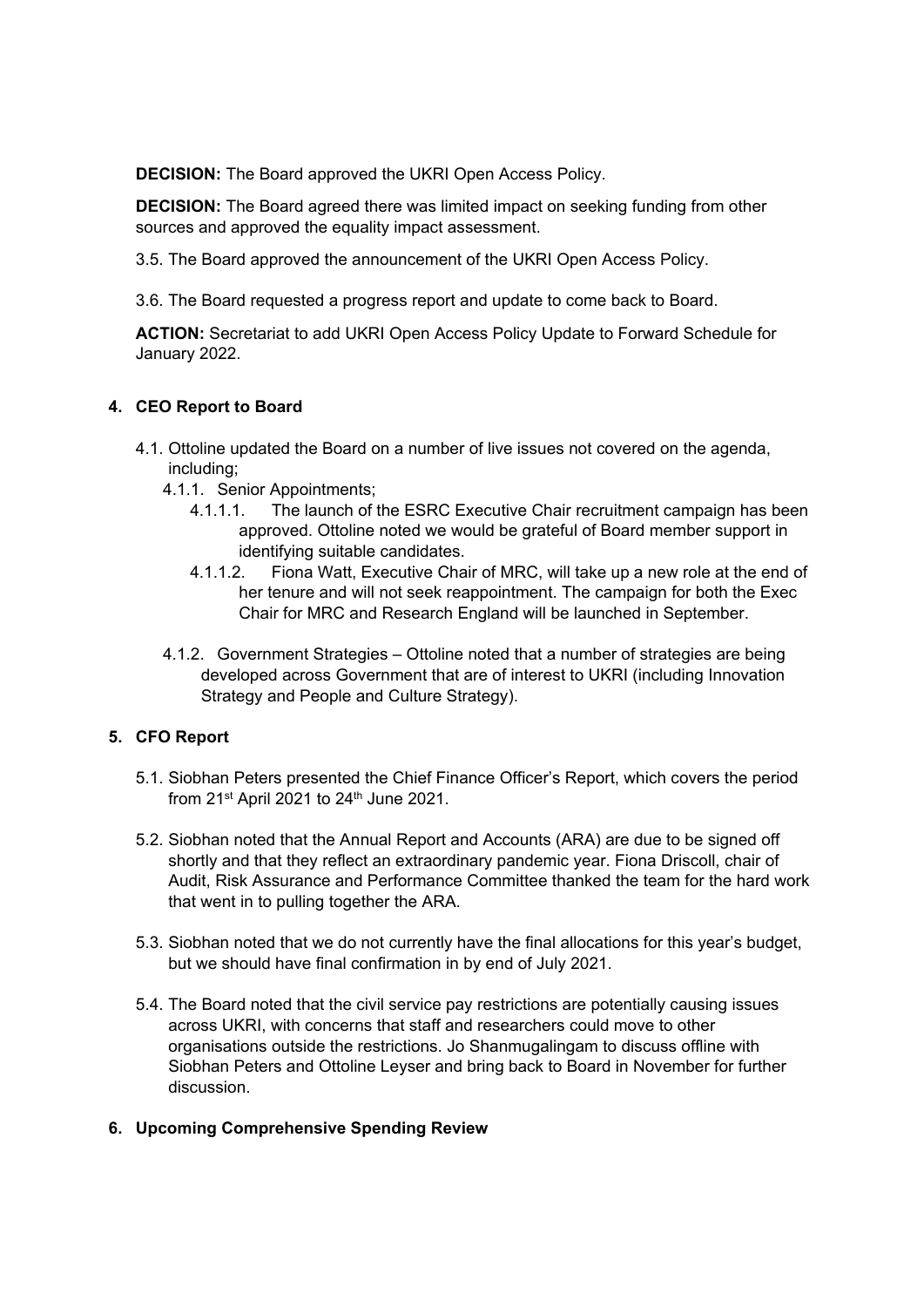- 6.1. Isobel Stephen introduced the item, noting that we are expecting the Spending Review to be launched by Treasury before the House of Commons Recess begins on 22<sup>nd</sup> July 2021, and will be due to conclude in the autumn.
- 6.2. Daniel Shah highlighted to Board what we expect the Spending Review to entail, including the need to be able to demonstrate that there remains a powerful case to increase government spending in R&D, that UKRI can play a central role in meeting the government priorities through harnessing the opportunities of our existing investments and our unique role in the system as an efficient and effective delivery partner for all of government.

#### **7. Allocations Update**

- 7.1. Siobhan Peters introduced the item, noting that in April the Board agreed UKRI's allocations advice for the 2021/22 financial year and that as part of Spending Review 2020, core science R&D was awarded a multiyear settlement. Siobhan noted that BEIS have requested UKRI provide allocations advice for an indicative core science settlement of <withheld from publication> Capital Department Expenditure Limits (CDEL) R&D in 2022/23.
- 7.2. The Board agreed with the recommendations outlined but noted the need to do a strategic review of our funding to inform future allocation cycles. The Board agreed that despite uncertainty around funding, we cannot delay making strategic decisions about future funding.

**DECISION:** The Board agreed the provisional planning assumption of <withheld from publication> CDEL R&D core science R&D settlement for financial year 2022/23.

**ACTION:** UKRI to undertake a ground up strategic review of our funding to inform future allocation cycles.

#### **8. Operational Efficiency and Service Improvements**

- 8.1. Tim Bianek introduced the item outlining our approach to operational efficiency, including the use of Operating Expenditure, identifying opportunities for improvement and a proposed approach to delivering organisational change through the development of an overall UKRI Operating Model. Tim noted that we will continue to drive organisational change through the Reforming our Business (RoB) programme.
- 8.2. Tim highlighted the importance of creating an organisation that is appropriately integrated and as efficient as possible, noting the importance of engaging with COOs and senior leads from across UKRI. The Board thanked Tim and team for the work that has been undertaken and expressed enthusiasm for the proposals outlined and for the general direction of travel.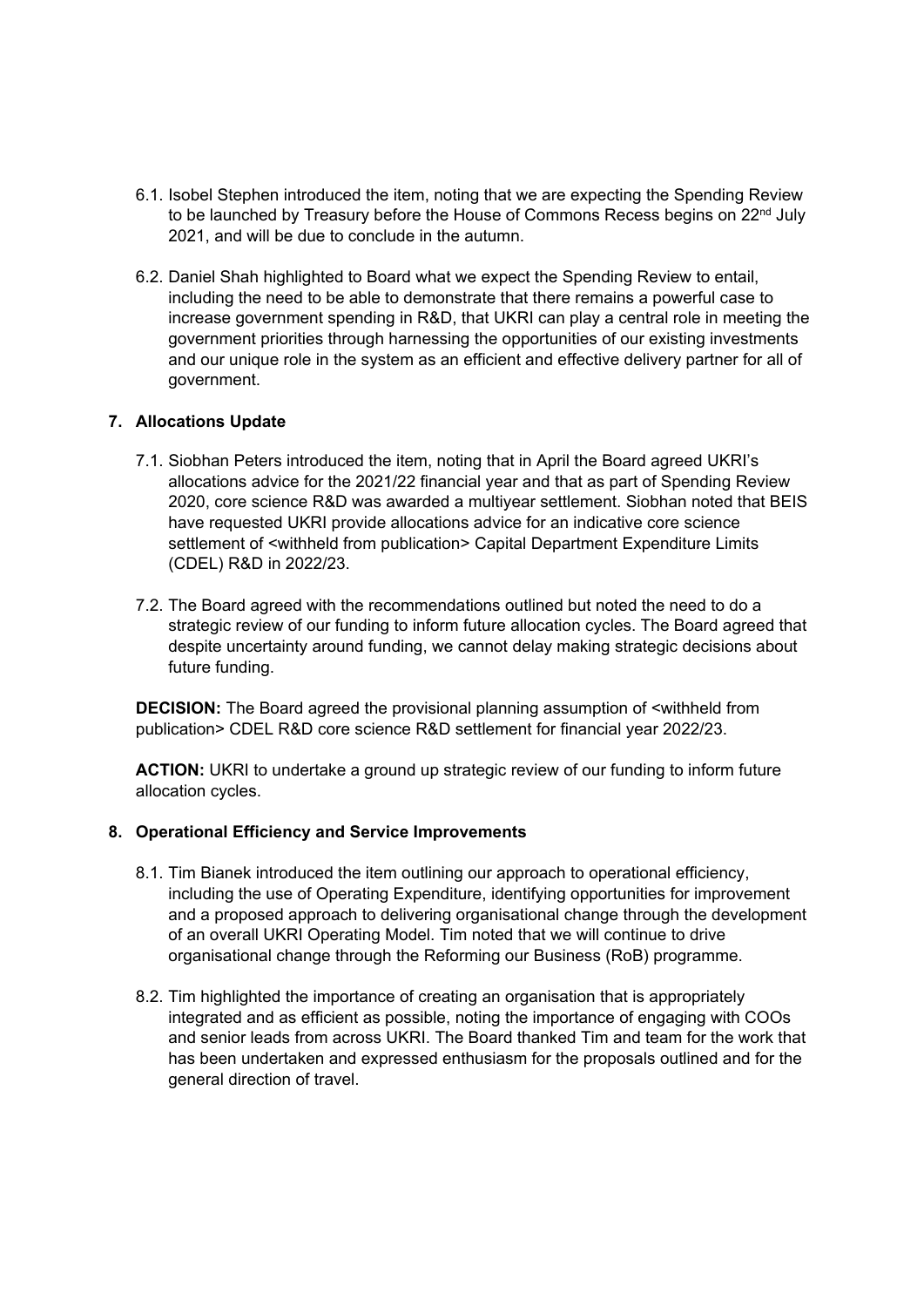8.3. Members requested a progress report to come back to Board in January 2022, noting the need to discuss a firm plan, outline a multi-year strategy for efficiencies and to highlight success measures.

**ACTION**: Tim Bianek to provide a progress report to Board for the January 2022 meeting.

### 9. **Simpler and Better Funding Programme Update**

- 9.1. Duncan Wingham and Anne Sofield, Programme Director, provided an update on the Simpler and Better Funding (SBF) Programme scope, objectives, benefits and risks. In particular noting that the SBF programme was created to replace UKRI's legacy funding platforms with a single digital service by December 2023 (for the seven Councils, with Innovate UK and Research England following after) and to align funding operating models across UKRI.
- 9.2. Anne noted the enthusiasm for the new platform from the community and highlighted the reputational risk if we are not able meet expectations. Anne highlighted that the funding service had been launched with AHRC's New Generation Thinkers scheme and that early feedback had been positive. Anne noted that both internal user testing and external user feedback would be ongoing as part of continuous improvement of the system and service.
- 9.3. The Board were supportive of the programme and encouraged by the progress made. The Board recommended keeping bespoke requests from Councils to a minimum in order to keep the system as simple as possible.

## **10. COP 26 Update**

- 10.1. Alison Robinson, Deputy Executive Chair for Natural Environment Research Council provided an update on the UKRI COP 26 Programme, noting that good progress has been made on shaping a programme of activity for The United Nations Climate Change Conference of the Parties (COP 26) to demonstrate the contribution to climate action by our funded community and the importance of research and innovation to achieve the aims of COP26. COP26 will be held on 1-12 November 2021 in Glasgow.
- 10.2. The Board agreed that COP 26 was a great opportunity to showcase UKRI and encouraged the public engagement teams to consider meaningful and exciting ways to engage with the public. The Board also highlighted the importance of ensuring all of the devolved nations are included in the programme, noting that this also needed to fit with the international nature of COP26
- 10.3. Alison noted that the COP 26 programme is not yet final and discussions with BEIS and Chief Science Advisors are ongoing. She also highlighted the opportunity of the pre-COP events, including the RRS Sir David Attenborough in London. Alison requested, where possible, that Board members advocate for the UKRI role at COP26